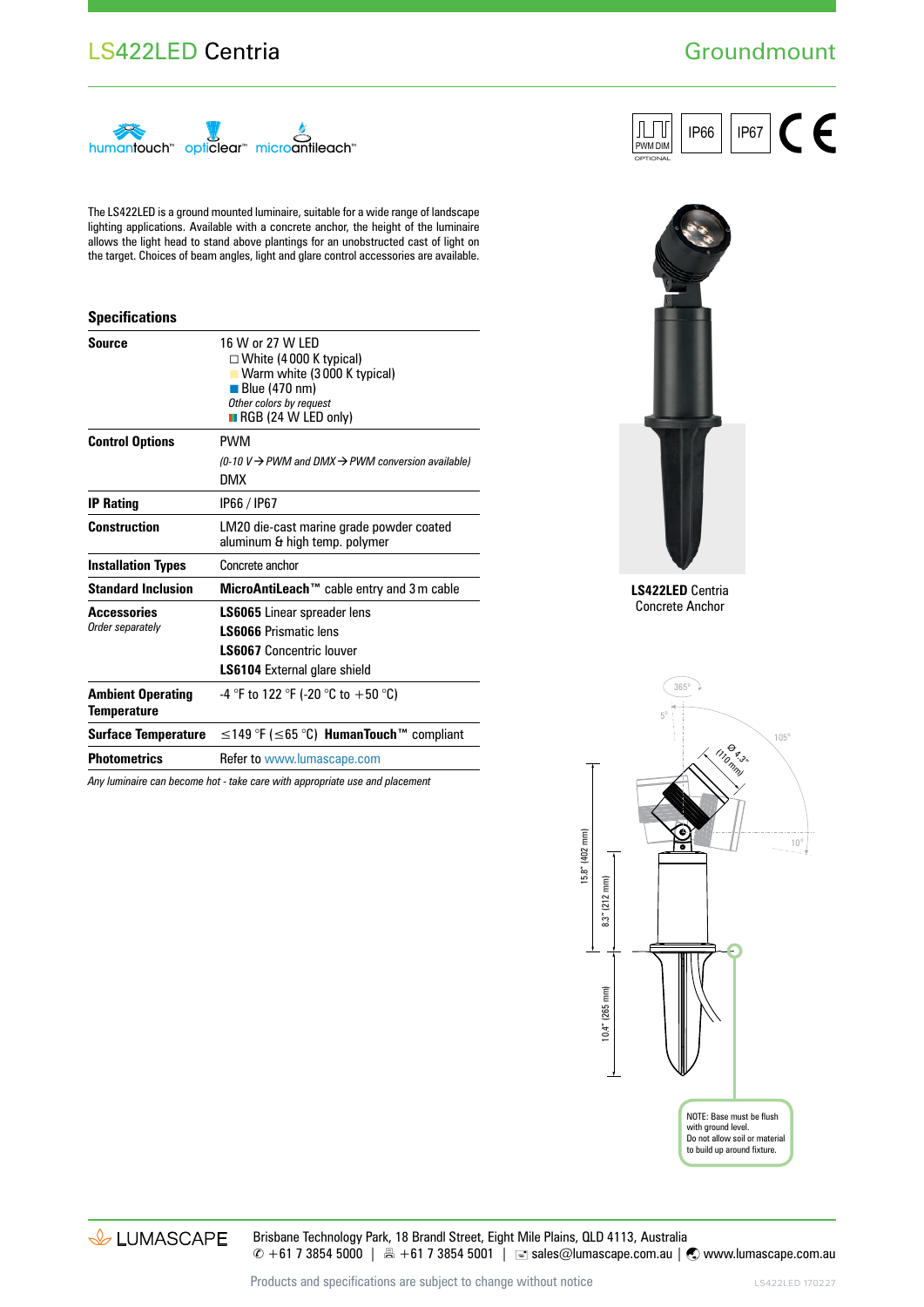# LS422LED Centria

### **Groundmount**

Þ

| <b>LS422LED</b>    |                      |                          |                  |
|--------------------|----------------------|--------------------------|------------------|
|                    |                      |                          |                  |
| <b>SOURCE</b>      |                      |                          |                  |
| <b>Description</b> | <b>Wattage Color</b> |                          | Code             |
| <b>LED</b>         | 16 W                 | White (4000 K typ.)      | <b>16W4</b>      |
|                    |                      | Warm white (3000 K typ.) | 16H <sub>6</sub> |
|                    |                      | Blue (470 nm)            | 16B4             |
| <b>LED</b>         | 27 W                 | White (4000 K typ.)      | <b>27W4</b>      |
|                    |                      | Warm white (3000 K typ.) | 27H <sub>6</sub> |
|                    |                      | Blue (470 nm)            | 27B4             |
|                    | 24 W                 | <b>RGB</b>               | 24M4             |
|                    |                      |                          |                  |

| <b>Wide</b>                                           |                                                                                                            | 30.                        | WD                           |  |                  |  |  |  |  |  |
|-------------------------------------------------------|------------------------------------------------------------------------------------------------------------|----------------------------|------------------------------|--|------------------|--|--|--|--|--|
| Linear Horizontal                                     |                                                                                                            | $40^\circ \times 10^\circ$ | $LH^{(2)}$                   |  |                  |  |  |  |  |  |
| <b>Linear Vertical</b>                                |                                                                                                            | $10^\circ \times 40^\circ$ | LV <sup>(2)</sup>            |  |                  |  |  |  |  |  |
| Narrow Medium                                         |                                                                                                            | $20^{\circ}$               | ΝM                           |  |                  |  |  |  |  |  |
| Medium                                                |                                                                                                            | $25^{\circ}$               | ME <sup>(1)</sup>            |  |                  |  |  |  |  |  |
| Linear Horizontal                                     |                                                                                                            | $40^\circ \times 20^\circ$ | $LH^{(2)}$                   |  |                  |  |  |  |  |  |
| <b>Linear Vertical</b>                                |                                                                                                            | $20^\circ \times 40^\circ$ | LV <sup>(2)</sup>            |  |                  |  |  |  |  |  |
| <sup>(1)</sup> Recommended for best RGB color mixing. | <sup>(2)</sup> Refer to beam orientation diagram.<br>LUMINAIRE INPUT VOLTAGE<br>Code<br><b>Description</b> |                            |                              |  |                  |  |  |  |  |  |
|                                                       |                                                                                                            |                            |                              |  |                  |  |  |  |  |  |
|                                                       |                                                                                                            |                            |                              |  |                  |  |  |  |  |  |
|                                                       |                                                                                                            | 110-240 V, 50/60 Hz        |                              |  | $01^{(1)}$       |  |  |  |  |  |
|                                                       | 24 V DC                                                                                                    |                            |                              |  | $07^{(1)(2)(3)}$ |  |  |  |  |  |
|                                                       |                                                                                                            |                            | DMX Dimmable Driver, 24 V DC |  | $27^{(2)(3)}$    |  |  |  |  |  |

| <b>FINISH</b>                |                 |      |  |  |  |  |
|------------------------------|-----------------|------|--|--|--|--|
| <b>Description</b>           | <b>Material</b> | Code |  |  |  |  |
| Black, powder coated         | Aluminum        | BL   |  |  |  |  |
| White, powder coated         | Aluminum        | WT   |  |  |  |  |
| Anodic silver, powder coated | Aluminum        | SL   |  |  |  |  |



& LUMASCAPE

Brisbane Technology Park, 18 Brandl Street, Eight Mile Plains, QLD 4113, Australia © +61 7 3854 5000 | 1 + 61 7 3854 5001 | ■ sales@lumascape.com.au | ● www.lumascape.com.au